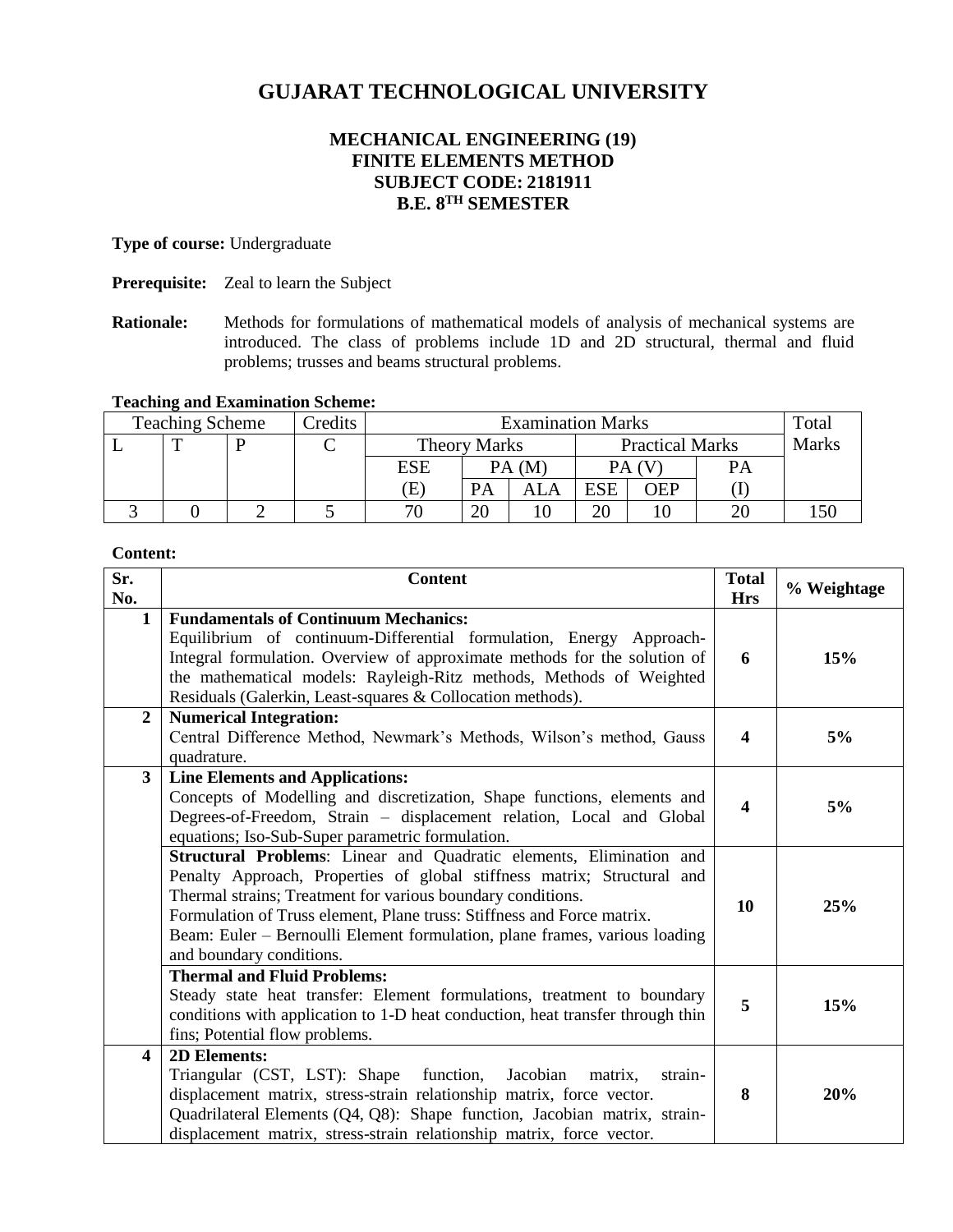| Axisymmetric problems and applications.                                  |     |
|--------------------------------------------------------------------------|-----|
| <b>5</b>   Dynamic Problems:                                             |     |
| Formulation of dynamic problems, consistent and lumped mass matrices for |     |
| 1-D and 2-D element, Solution of eigenvalue 1-D problems: Transformation | 15% |
| methods, Jacobi method, Vector Iteration methods, subspace iteration     |     |
| method.                                                                  |     |

#### **Suggested Specification table with Marks (Theory):**

| ັ                                   |                |                |         |         |                |  |
|-------------------------------------|----------------|----------------|---------|---------|----------------|--|
| <b>Distribution of Theory Marks</b> |                |                |         |         |                |  |
| <b>R</b> Level                      | <b>U</b> Level | <b>A</b> Level | N Level | E Level | <b>C</b> Level |  |
|                                     |                |                |         |         |                |  |
| 10                                  |                | 15             | 10      |         | 10             |  |

#### Legends: R: Remembrance ; U = Understanding; A = Application and above Levels (Revised Bloom's **Taxonomy)**

Note: This specification table shall be treated as a general guideline for students and teachers. The actual distribution of marks in the question paper may vary slightly from above table

#### **Reference Books:**

- 1. Introduction to Finite Elements in Engineering, Chandrupatla T. R. and Belegunda A. D., PHI.
- 2. A First Course in the Finite Element Method, D Logan, Thompson Learning
- 3. An Introduction to Finite Element Method, J N Reddy, McGraw Hill.
- 4. Concepts and Applications of Finite Element Analysis, R D Cook, Wiley India.

#### **Course Outcome:**

After learning the course the students should be able to:

- 1. Understand the concept of finite element method for solving Mechanical Engineering problems.
- 2. Apply the knowledge of FEM for 1D stress analysis, heat transfer analysis and flow analysis.
- 3. Formulate and solve problems of trusses, beams, planar loading and axisymmetric.
- 4. Formulate and solve preliminary problems for dynamic analysis.

#### **List of Experiments:**

- 1. Introduction to Finite Element Analysis software.
- 2. Solve 1D Structural, thermal and fluid problems using FEA software and manually.
- 3. Solve Plane truss problems, using FEA software and manually. Include problems with symmetry.
- 4. Solve Beam problems with different boundary and loading conditions using FEA software and manually.
- 5. Solve planar problems.
- 6. Solve axisymmetric problems.
- 7. Solve Dynamic problems.

#### **Design based Problems (DP)/Open Ended Problem:**

- 1. Write a generic program for solving 1D and 2D structural problems.
- 2. Analyse effect of node numbering, element types and meshing on solutions.